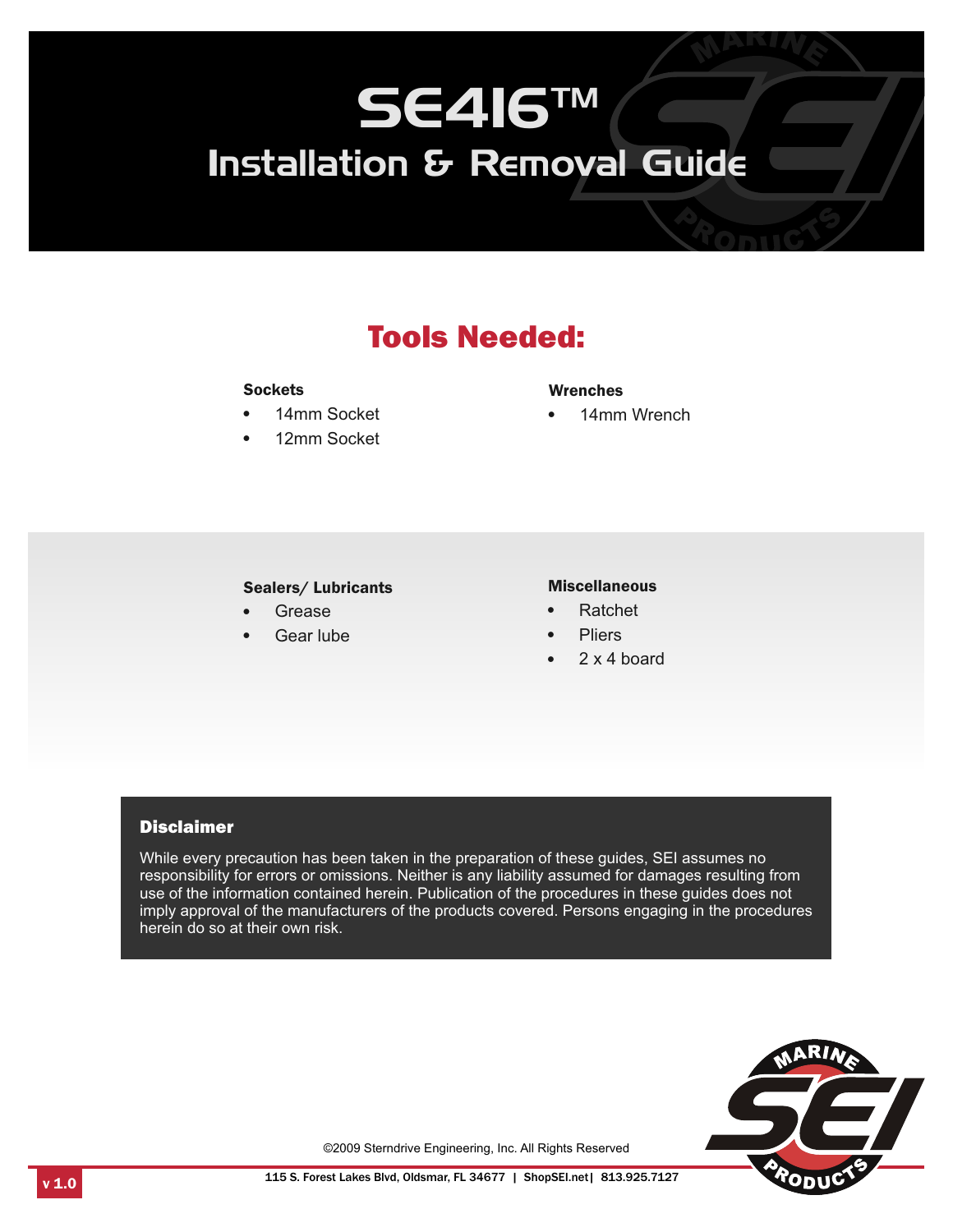### STEP 1 **Removal of the old gearcase**

**1.1** Start by shifting the remote control into forward gear. Tilt the motor so that there is enough clearance to slide the driveshaft out of the midsection.





**1.3** (Above) The plug located on the mid-section above the trim tab must be removed to access the trim tab bolt.



1.4 (Above) Using a 12mm socket, remove the bolt holding the trim tab in place. Remove the trim tab.

**1.2** Remove the cotter pin securing the propshaft nut. Place a 2x4 between a prop blade and the cavitation plate. Remove the propnut, propeller and thrust washers.



**1.5** (Above) Using a 14mm socket, remove the bolt located under the trim tab.



**1.6** Disconnect the pitot hose. There is a hose junction near the lower engine mount (arrow). Some boats do not use the pitot pickup in the drive. Therefore there will be no hose to disconnect.



**1.7** Using a 14mm socket or wrench, remove the six remaining bolts holding the gearcase on (arrows). There are three on each side. Remove the gearcase.

STEP 2 (cont'd on next page)

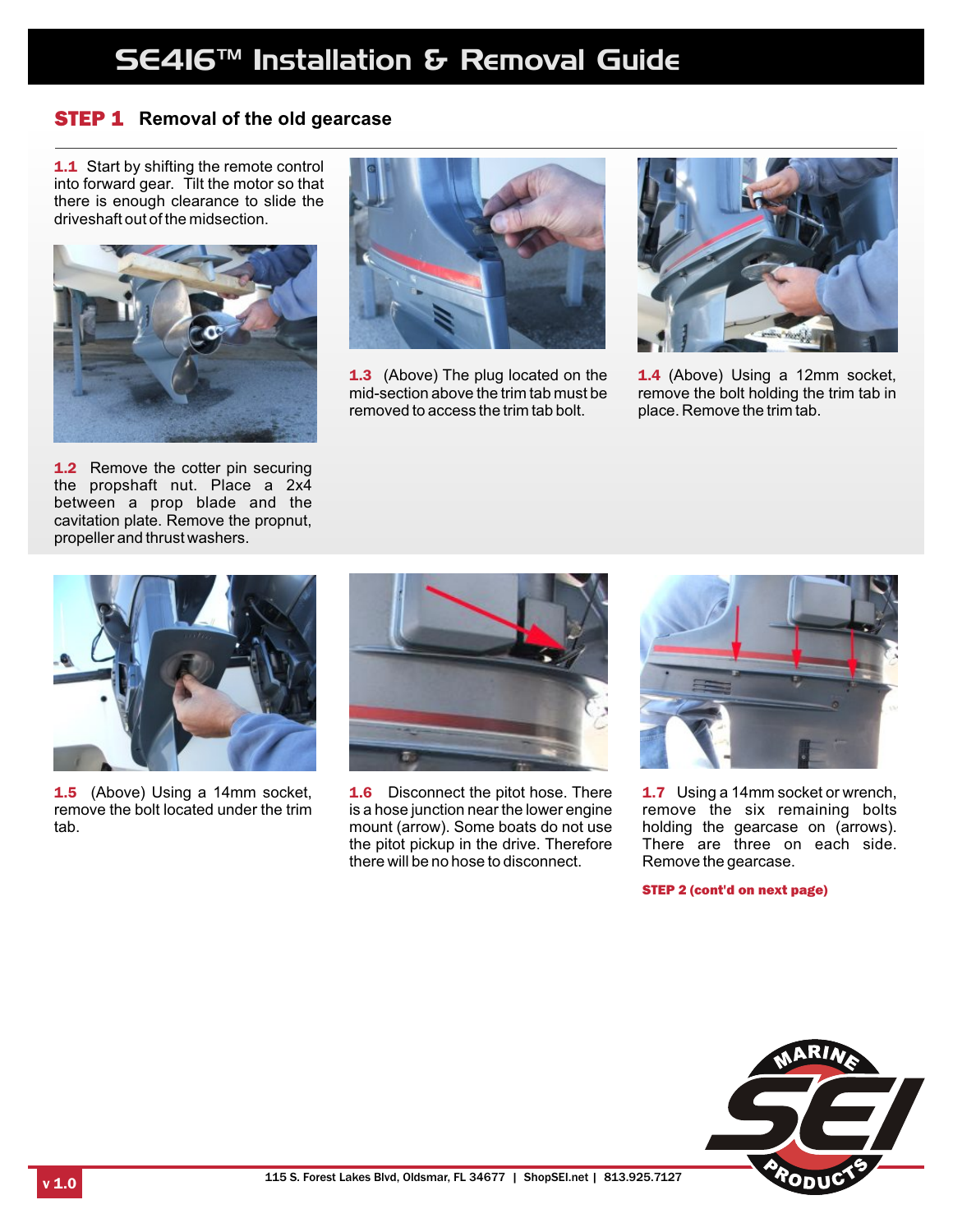#### STEP 2 **Installation of SE21™**



**2.1** The gearcase must be shifted into forward gear to match the motor, which was shifted into forward gear before the old gearcase was removed. Using a pair of pliers, turn the shift shaft (red arrow) counterclockwise while turning the propshaft counterclockwise. Turn until the shift shaft stops and the propshaft locks into gear. Be careful not to damage the splines of the shift shaft.



2.2 Apply grease to the upper splines of the driveshaft. Be sure not to get any grease on top of the driveshaft.



2.3 Apply grease to the splines of the shift shaft (yellow arrow). Smear a small amount of grease into the water tube guide (green arrow). Transfer the pitot nipple from your old drive to the new SE416 gearcase (red arrow). Apply grease to all the bolts used to secure the gearcase to the midsection.



2.4 The new SE416 gearcase comes with new alignment pins already installed. Make sure the old alignment pins are not stuck in the midsection. There are two (red arrows). Insert the driveshaft into the hole in the mid section (green arrow). Raise the gearcase towards the mid section. The water tube in the mid section (yellow

arrow) must align with the tube in the water pump. The upper shift shaft (white arrow) must align with the shift shaft in the SE416 gearcase. The splines on the driveshaft must engage with the splines in the crankshaft. If the driveshaft splines will not line up initially, slide a prop on the propshaft and turn the prop counterclockwise until you feel the splines engage. If the shift shaft splines will not initially align, use a pair of needle nose pliers to gently turn the gearcase shift shaft until the splines align.

STEP 2 (cont'd on next page)